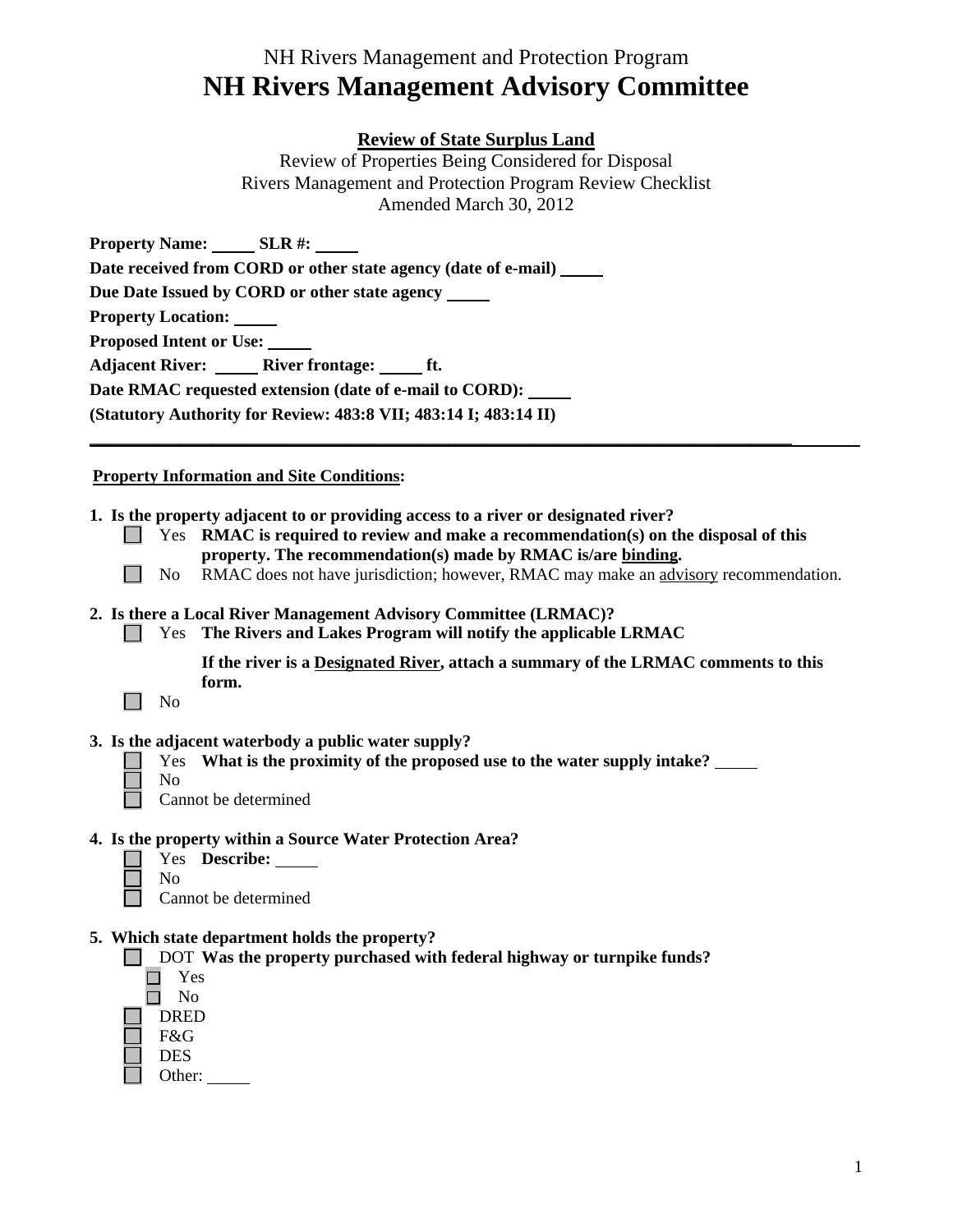| 6. What is the nature of the request?                                                                 |
|-------------------------------------------------------------------------------------------------------|
| Purchase                                                                                              |
| Lease                                                                                                 |
| Easement                                                                                              |
| Other:                                                                                                |
|                                                                                                       |
| 7. Is there public access on the property?                                                            |
| Yes                                                                                                   |
| Water: Canoe/cartop or powerboat<br>H                                                                 |
| Land: Fishing, hiking                                                                                 |
| No                                                                                                    |
| 8. Is there existing development on the site?                                                         |
| Yes Describe: ______                                                                                  |
| N <sub>o</sub>                                                                                        |
|                                                                                                       |
| 9. Is there existing development on the adjacent sites?                                               |
| What is the location of the nearest existing development?<br>Yes                                      |
| Distance from property ______                                                                         |
| N <sub>o</sub>                                                                                        |
| 10. If the project proposes new development, is it consistent with existing and adjacent development? |
| Yes                                                                                                   |
| N <sub>o</sub>                                                                                        |
| N/A                                                                                                   |
|                                                                                                       |
| 11. Was a site visit conducted by Program staff?                                                      |
| Attach a synopsis of the visit including the date to this form.<br>Yes<br>No                          |
|                                                                                                       |
| <b>Site Designations and Wildlife Considerations:</b>                                                 |
| 12. Are there Prime Wetlands, NWI mapped, or other mapped wetlands present on or adjacent to the      |
| site?                                                                                                 |
| Attach detailed information to this form.<br>Yes.                                                     |
| N <sub>o</sub>                                                                                        |

**If YES, will there be impacts to the Prime Wetlands?** 

- Yes
- No

П

- Unknown
- **13. Are there Natural Heritage Bureau (NHB) rare, threatened or endangered species present?**  Yes **Attach NHB Information to this form.** 
	- $\Box$ No

**If YES, will there be impacts to the rare, threatened or endangered species?** 

- Yes
- No
- Unknown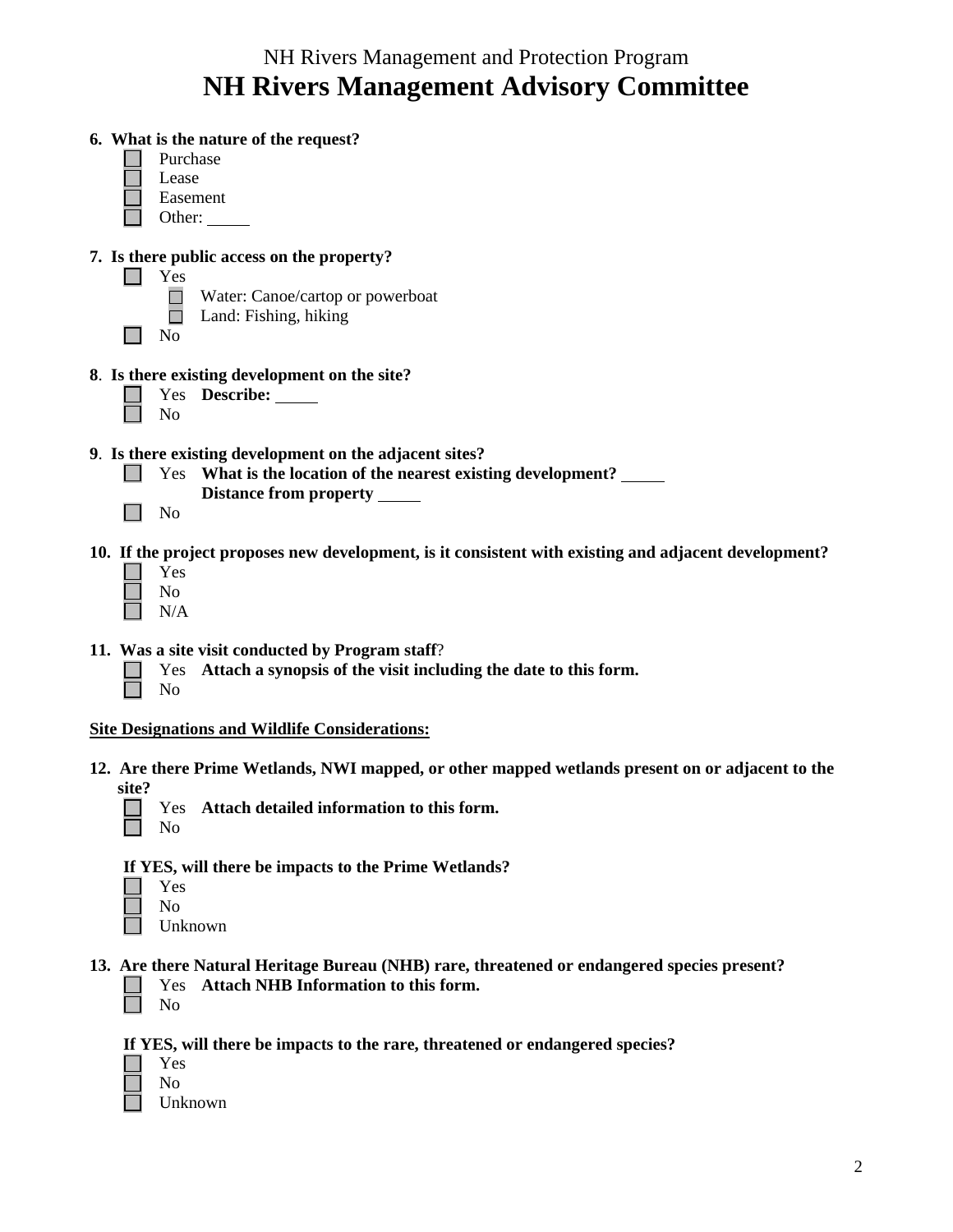|  |  | 14. Are there cultural resources (historic sites, stone walls, etc) on site? |  |  |  |
|--|--|------------------------------------------------------------------------------|--|--|--|
|  |  |                                                                              |  |  |  |

Yes **Attach NH Department of Cultural Resources information to this form.**  $\Box$ 

|--|

 $\Box$ Unknown

#### **If YES, will there be impacts to the cultural resources?**

| ۰,<br>۰. |
|----------|
|          |

No Unknown or N/A

## **15. Are there Wildlife Action Plan (WAP) critical habitats and/or associated species present?**

| ×<br>۰.<br>۰. |
|---------------|
|               |

No П Unknown

**If YES, will there be impacts to the critical habitats and/or associated species?** 

Yes **Attach WAP information to this form.** 

- Unknown
- **16. Will there be shoreland and near shore zone modification that would degrade the environment, particularly for waterfowl and aquatic life?**

No **Cannot** be determined

Yes **Describe:**

- **17. Does the proposed sale and/or use maintain the environment, particularly for waterfowl and aquatic life?** 
	- Yes No

Cannot be determined

**18. Does the proposed sale and/or use improve the environment, particularly for waterfowl and aquatic life?** 

| l Le |     |                      |
|------|-----|----------------------|
|      |     | Yes Explain:         |
|      | No. |                      |
|      |     | Cannot be determined |

**19. Are there any other special designations?** 

| Yes     | <b>Explain:</b> |
|---------|-----------------|
| Nο      |                 |
| Unknown |                 |

## **Water Quality, Flooding and Recreational Considerations:**

- **20. Is water quality test data available?** 
	- Yes Test Date: Distance from site: ht. **Attach water quality data to this form.**
	- No  $\Box$

## **21. List Point sources of pollution**:

- Land-based:
- Water-based:
	- Cannot be determined: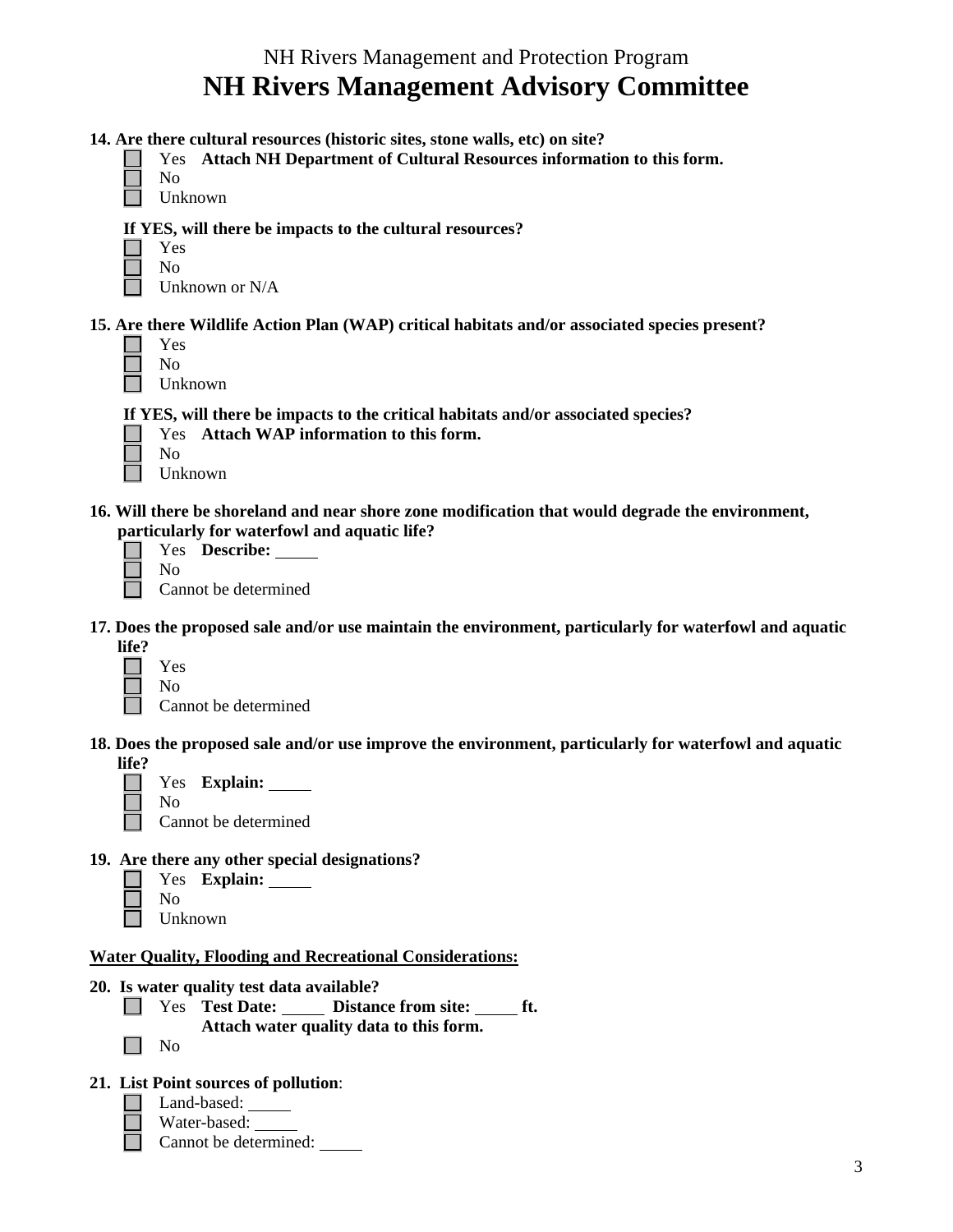| 22. List Non-Point sources of pollution:<br>Land-based: ______<br>Water-based:<br>Cannot be determined:                                                    |
|------------------------------------------------------------------------------------------------------------------------------------------------------------|
| 23. Will there be a significant adverse impact on water quality?<br>Yes<br>No<br>Cannot be determined                                                      |
| 24. Will there be a cumulative impact on water quality?<br>Yes<br>N <sub>o</sub><br>Cannot be determined                                                   |
| 25. Is there potential for vegetation removal in the shoreland?<br>Yes<br>No<br>Cannot be determined                                                       |
| 26. Are there potential impacts to water quality such as: steep slopes present; potential for erosion, etc.?<br>Yes Explain:<br>No<br>Cannot be determined |
| 27. Will there be an addition of impervious surface?<br>Yes Explain:<br>N <sub>o</sub><br>Cannot be determined                                             |
| 28. Is there potential for changes in stormwater flow or runoff?<br>Yes Explain: ______<br>No<br>Cannot be determined                                      |
| 29. Will the proposed sale and/or use provide new public or private access to the river?<br>Public<br>Private<br>No<br>Cannot be determined                |
| 30. Will the proposed sale and/or use interrupt or terminate existing access to the river?<br>Yes<br>No<br>Cannot be determined                            |
| 31. Are there observed or seasonally anticipated river or land-based recreational opportunities?<br>Yes Explain: ______<br>No                              |

 $\mathcal{L}^{\mathcal{A}}$ Cannot be determined